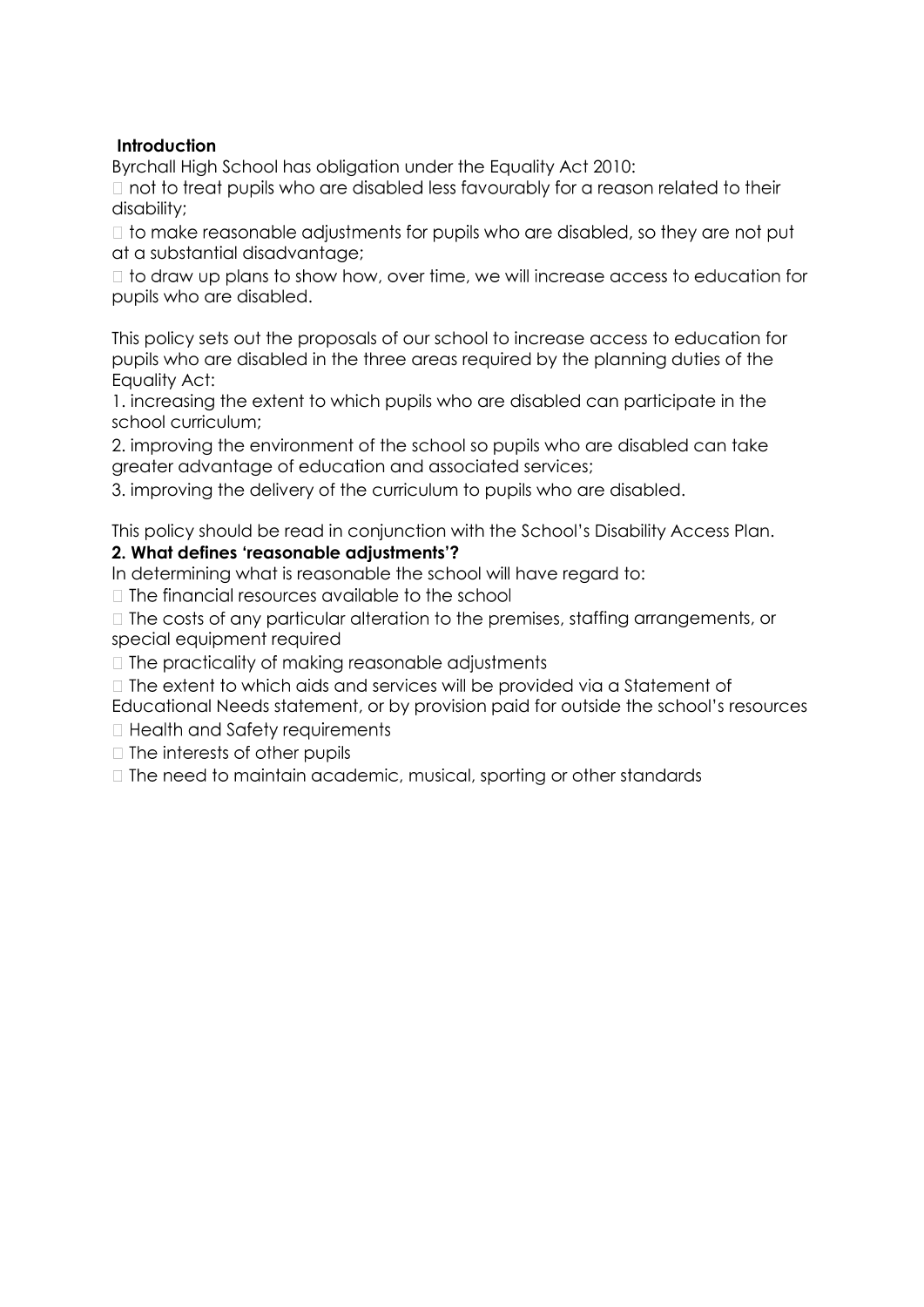# **3. Statement of Intent**

Byrchall High School is committed to resourcing, implementing, reviewing and revising the Disability Access Policy tri-annually. Regular disability Access Audits are undertaken as part of this process.

Our purpose is

 $\Box$  to be sensitive to the needs of every child

 $\Box$  to reduce barriers to learning in every area of school life

 $\Box$  to ensure the curriculum is accessible to every student

□ to keep equality of opportunity central in our practice

□ to have regard to any Department for Education's guidance as may be in force and amended from time to time

## **5. What constitutes a disability?**

The Equality Act describes a person who is disabled as having '*a physical or mental impairment which has a substantial and long-term adverse effect on his or her ability to carry out normal day-to-day activities'.* 

**Physical impairment** may cover mobility difficulties and sensory difficulties such as hearing and visual impairment, and medical conditions such as asthma, diabetes, epilepsy or HIV.

**Mental impairment** includes neurological deficits such as specific learning difficulties, autistic spectrum conditions (ASC), speech and language difficulties, mental health conditions and attention deficit hyperactivity disorder (ADHD).

A very large group of children is included within the definition of disability, including children with significant behaviour difficulties which relate to an underlying impairment.

Not all pupils who have a learning difficulty or special educational need are disabled.

## **6. Identifying the needs of pupils**

Parents, carers and teachers collaborate to identify and provide for the needs of individual pupils, as outlined in pupil profiles, individual educational plans and pastoral support plans. This process is managed in School by the SENCO in conjunction with Progress Leaders and SLT